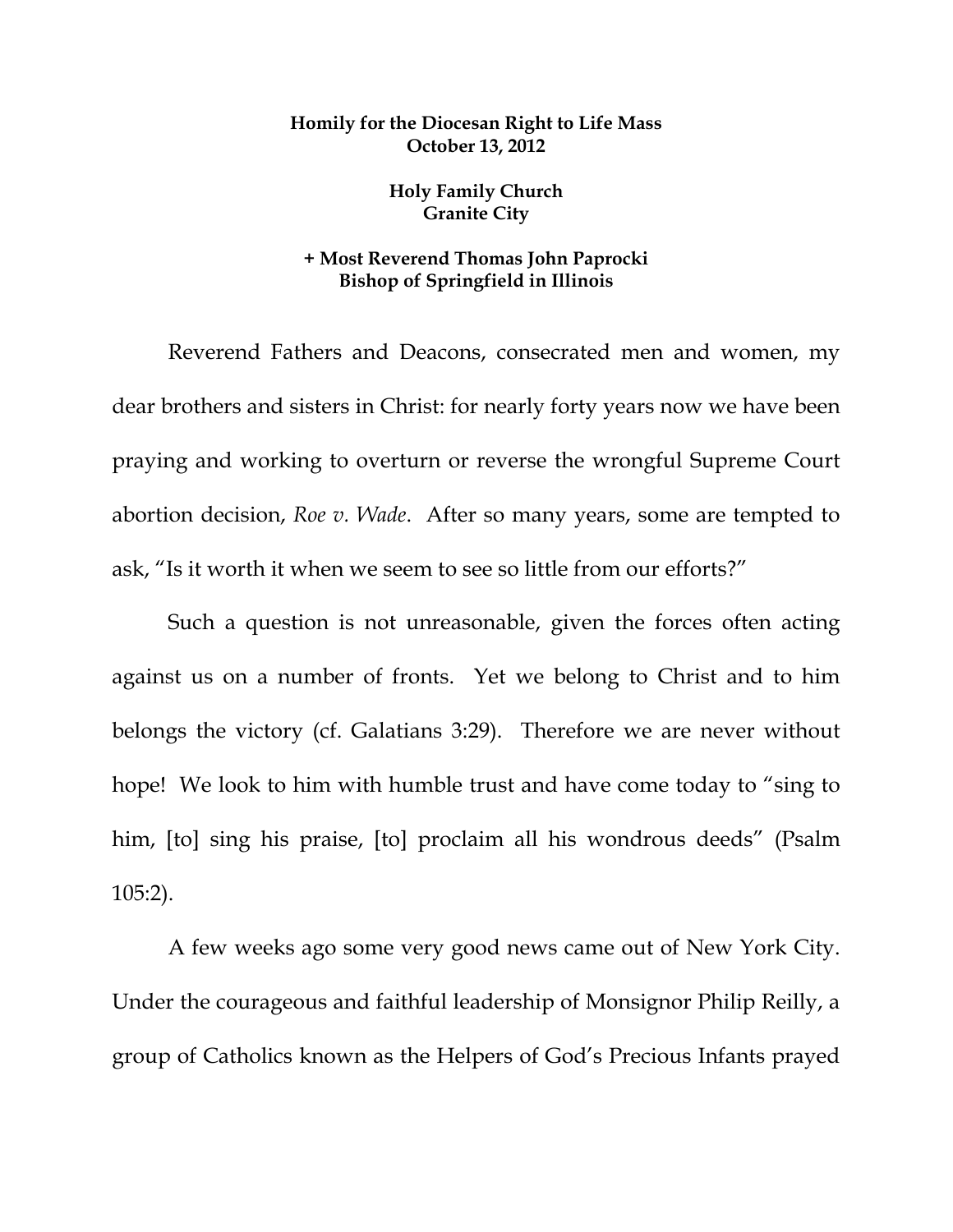outside of the Brooklyn Ambulatory Surgery Center, a clinic that operated both as a surgery center and an abortuary. For twenty-two years they gathered "not simply to save babies but," as Msgr. Reilly said, "to save souls. Indeed the Helpers are present not simply to witness to the truth but to convert people to the truth and change hearts."1

 Day after day, week after week, they gathered and counseled, sang and prayed. All the while they remained peaceful, followed the law, and did not respond to the jaunts and jeers from abortion supporters. Finally, these many years later, the abortuary – the largest in New York City and at one time in the country – has been sold and will no longer perform abortions. Yes, though for many years our efforts may seem to bear little fruit, it is well worth our efforts!

 The cause of the closing is directly related to the prayers and protests. It was becoming difficult for the Brooklyn Ambulatory Surgical Center to find both patients and doctors. The previous owner admitted, "We were trying to do both [surgeries and abortions] and it just wasn't working. We would have gone out of business."2 The new owners have renovated the surgical center and reopened it only as an outpatient surgery center. At least twenty doctors have already indicated an interest in working at the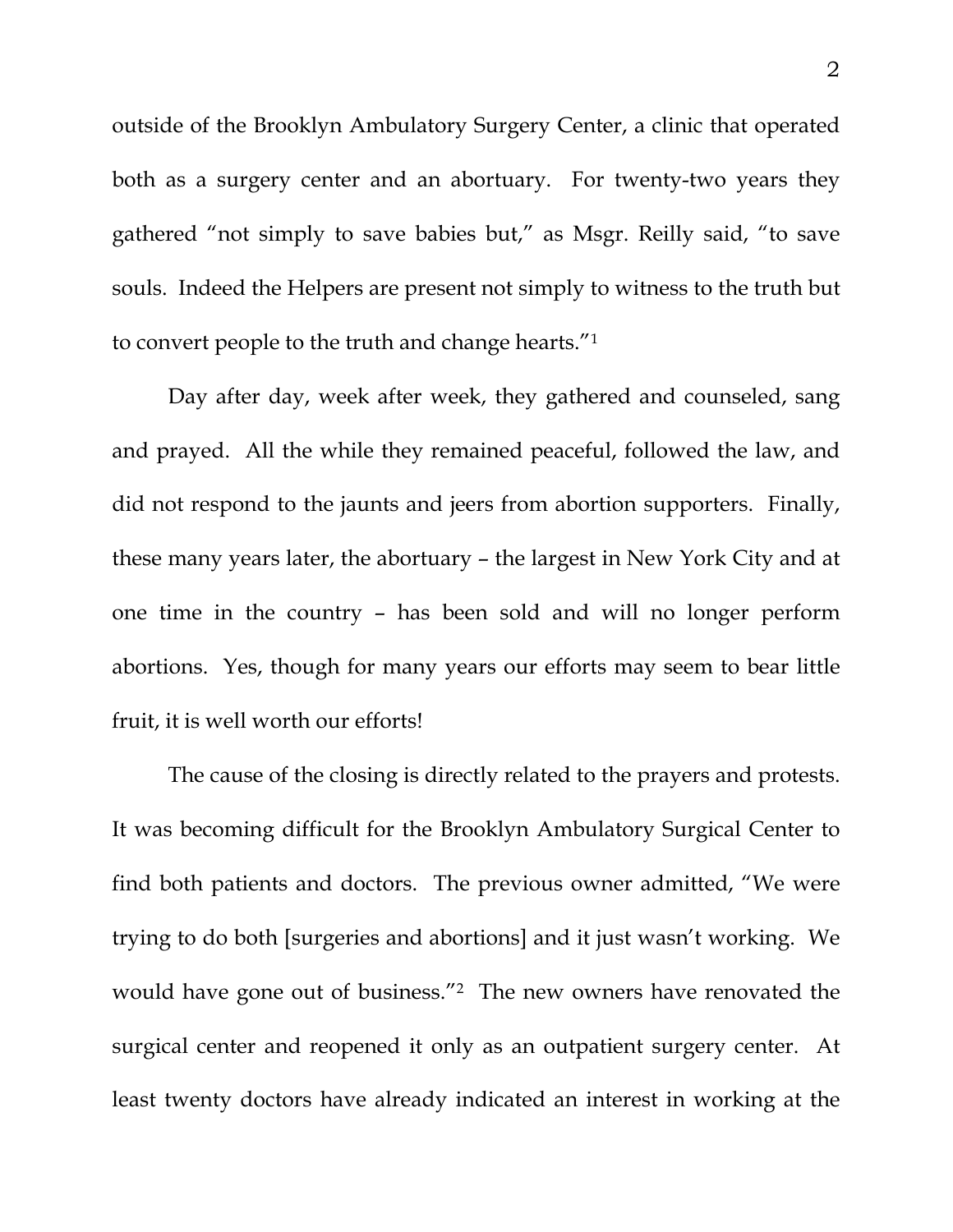new clinic where no abortions will be performed and Msgr. Reilly was invited to bless the recently opened New York Center for Specialty Surgery.

 As good as this news is, it is not the best of the news to have come out of New York City. The president of the local branch of the National Organization for Women, Julie Kirshner, warned, "If [the clinic on 43rd St.] closed down, this could mean future closings and that's very disappointing."3 Yes, to Christ belongs the victory! Let us therefore "glory in his holy name; rejoice, O hearts that seek the LORD" (Psalm 105:3)!

 My friends, we have come today to the altar of the Lord to give thanks for the gift of human life. We have asked for the grace to "remain faithful to this sacred trust and constant in safeguarding the dignity of human life" (*Collect*). I thank you for your many prayers and sacrifices offered to further the culture of life. To you the words of the Lord are rightly addressed: "Blessed are those who hear the word of God and observe it" (Luke 11:28). I urge you not to lose hope if the fruit of our efforts seems at times to be small. Keep your eyes fixed on Christ! "Look to the LORD in his strength [and] seek to serve him constantly" (Psalm 105:4)!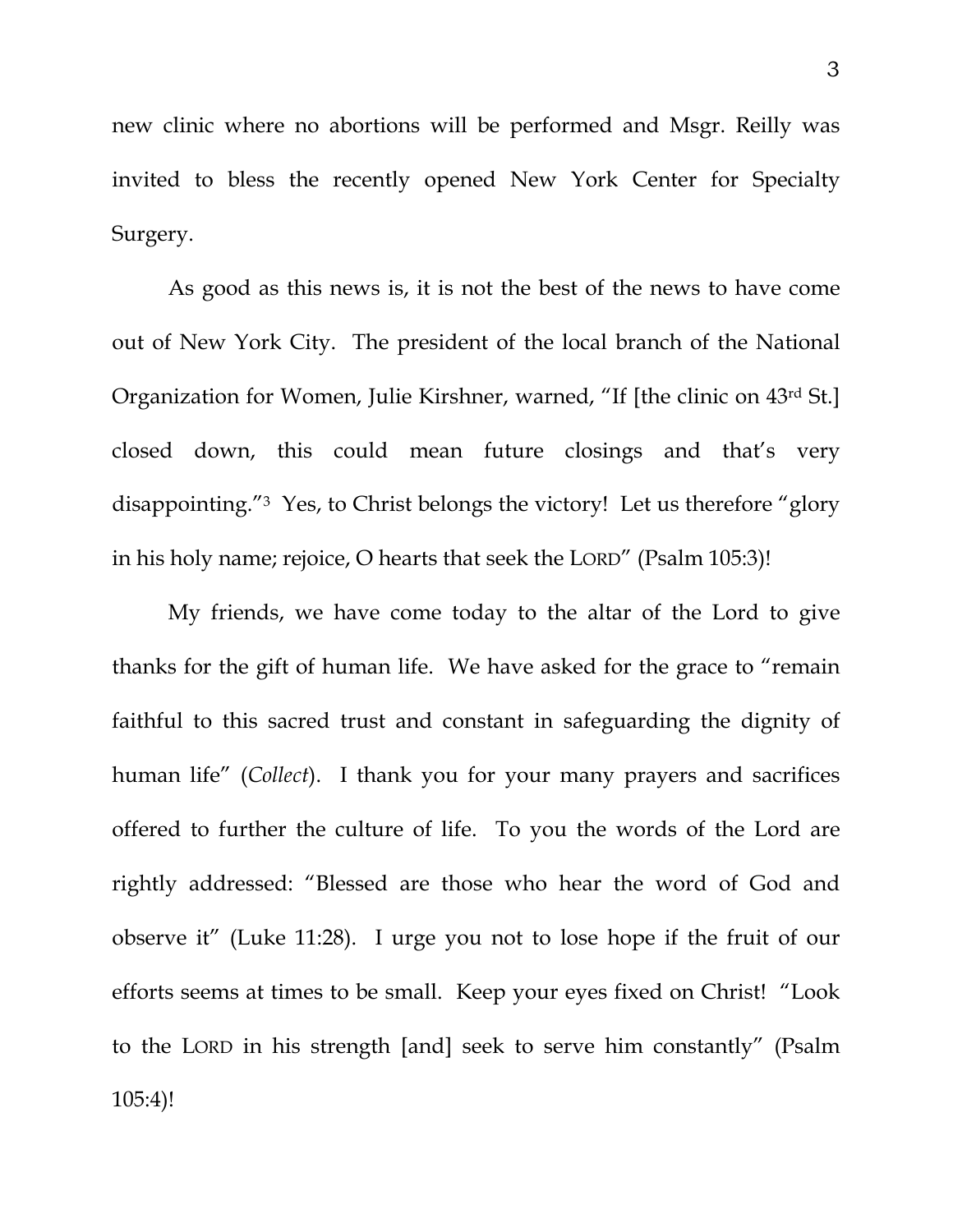We must remember that our efforts are not simply about saving babies but about saving souls and converting hearts to the truth of the Gospel of Life. Each of us therefore must be thoroughly imbued with the Culture of Life in our thoughts, words, and actions. Moreover, our thoughts, words and actions must be consistent with what we believe. It is not only inconsistent but also morally *impossible* to be "personally opposed" to abortion while claiming not to wish to "impose" one's views upon the law. The only important question for anyone who takes the position of "I am personally opposed, but don't want to impose" is whether he or she supports laws which expose some people – namely, those in the womb -- to being killed. It is a matter of yes or no, and there is no "personal" as opposed to "public" about it. The question is intrinsically, and entirely, *public.* In whatever we think, say, or do, the love of Christ must be reflected; we must become the mirror of his love.

 In a few minutes, after receiving the supreme gift of the Lord's love in the Eucharist, we will begin our short pilgrimage to the so-called "Hope Clinic for Women." Too many women go there looking for hope but leave in despair. We go to reveal the merciful love of Jesus Christ, to let those without authentic hope know that they belong to Christ and so do the